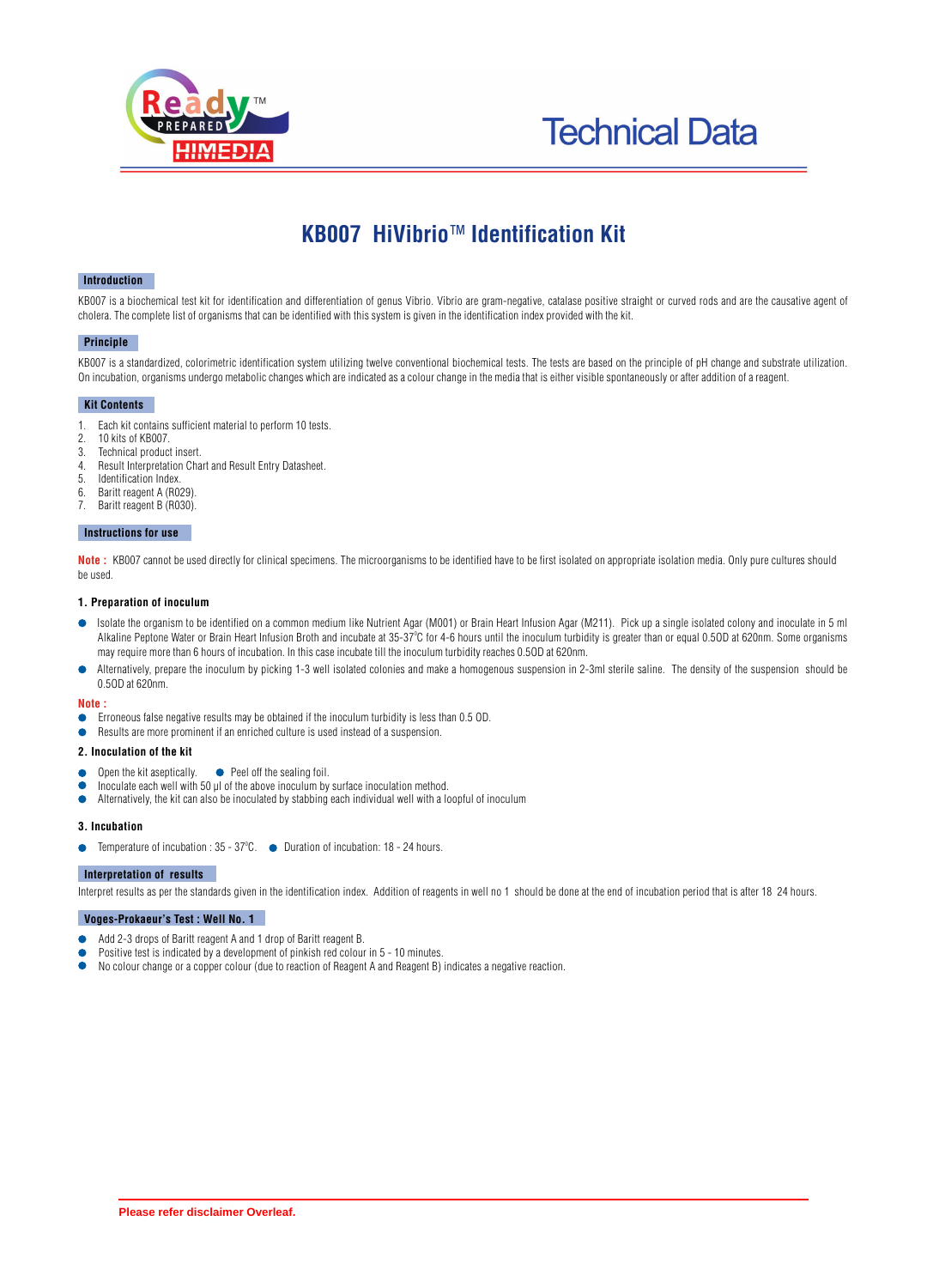| <b>Tests</b>        | Voges<br>Proskauer's     | Arginine                 | Salt tolerance<br>$(1\%)$ | ONPG                     | Citrate                          | Ornithine                | Mannitol                         | Arabinose                        | Sucrose                          | Glucose                          | Salicin                  | Cellobiose               |
|---------------------|--------------------------|--------------------------|---------------------------|--------------------------|----------------------------------|--------------------------|----------------------------------|----------------------------------|----------------------------------|----------------------------------|--------------------------|--------------------------|
| V. aestuarianus     | $\vee$                   | $\sim$                   | $\, +$                    | $\overline{\phantom{a}}$ | $\begin{array}{c} + \end{array}$ | $\vee$                   | $^+$                             | $\equiv$                         | $\, +$                           | $\equiv$                         | $\overline{\phantom{a}}$ | nd                       |
| V. alginolyticus    | $\ddot{}$                | $\sim$                   | $+$                       | $\equiv$                 | $+$                              | $\vee$                   | $+$                              | $\sim$                           | $+$                              | $+$                              | $\overline{\phantom{a}}$ |                          |
| V. campbellii       | $\overline{\phantom{a}}$ | $\overline{\phantom{a}}$ | $+$                       | nd                       | V                                | $\equiv$                 | $\vee$                           | $\overline{\phantom{a}}$         | $\overline{\phantom{a}}$         | $\overline{a}$                   | $\overline{\phantom{a}}$ | $\vee$                   |
| V. carchariae       | $\vee$                   | $\overline{\phantom{a}}$ | $+$                       | $\equiv$                 | $\overline{a}$                   | $\overline{\phantom{a}}$ | $\overline{V}$                   | $\sim$                           | $\vee$                           | $\vee$                           | $\overline{\phantom{a}}$ | $\vee$                   |
| V. cholerae         | $+$                      | $\overline{a}$           | $^{+}$                    | $^{+}$                   | V                                | $+$                      | $\begin{array}{c} + \end{array}$ | $\overline{\phantom{a}}$         | $\ddot{}$                        | $+$                              | $\overline{\phantom{a}}$ | $\overline{\phantom{a}}$ |
| V. cincinnatiensis  | $\overline{\phantom{a}}$ | $\overline{\phantom{a}}$ | $+$                       | V                        | $^{+}$                           | $\overline{\phantom{a}}$ | $^{+}$                           | $+$                              | $+$                              | $+$                              | $+$                      | $+$                      |
| V. diazotrophicus   | $\qquad \qquad -$        | $+$                      | $+$                       | nd                       | $+$                              | $\qquad \qquad -$        | $+$                              | $+$                              | $+$                              | $\overline{\phantom{a}}$         | $+$                      | $+$                      |
| V. fischeri         | $\overline{\phantom{a}}$ | $\sim$                   | $\overline{V}$            | nd                       | $\overline{V}$                   | $\overline{\phantom{a}}$ | $+$                              | $\overline{\phantom{a}}$         | $\equiv$                         | $\overline{\phantom{a}}$         | $\overline{V}$           | $+$                      |
| V. fluvialis        | $\overline{\phantom{a}}$ | $+$                      | $+$                       | V                        | $+$                              | $\equiv$                 | $+$                              | $+$                              | $\,$ + $\,$                      | $+$                              | $\overline{\phantom{a}}$ | V                        |
| V. furnissii        | $\overline{\phantom{a}}$ | $+$                      | $+$                       | $\overline{V}$           | $+$                              | $\overline{\phantom{a}}$ | $^{+}$                           | $+$                              | $\,$ + $\,$                      | $+$                              | $\sim$                   | $\overline{V}$           |
| V. gazogenes        | $\overline{\phantom{a}}$ | $\overline{\phantom{a}}$ | V                         | nd                       | $\begin{array}{c} + \end{array}$ | $\overline{\phantom{m}}$ | $^{+}$                           | $\begin{array}{c} + \end{array}$ | $\,$ + $\,$                      | $^{+}$                           | $^{+}$                   | $\ddot{}$                |
| V. harveyi          | $\vee$                   | $\sim$                   | $+$                       | $\overline{\phantom{a}}$ | $+$                              | $\overline{\phantom{a}}$ | $\vee$                           | $\equiv$                         | $\vee$                           | V                                | $\overline{\phantom{a}}$ | $\vee$                   |
| V. hollisae         |                          | ۰                        | $\overline{a}$            | $\sim$                   | $\overline{\phantom{a}}$         | $\overline{\phantom{a}}$ | $\overline{a}$                   | $+$                              | $\sim$                           | $+$                              | $\overline{\phantom{a}}$ |                          |
| V. logei            | $\qquad \qquad -$        | $\overline{\phantom{a}}$ | $\overline{\phantom{a}}$  | nd                       | $\equiv$                         | $\qquad \qquad -$        | $+$                              | $\overline{\phantom{a}}$         | $\equiv$                         | $+$                              | $\overline{\phantom{a}}$ | $+$                      |
| V. mediterranei     | $\overline{a}$           | $\overline{\phantom{a}}$ | $\qquad \qquad +$         | nd                       | nd                               | $\overline{\phantom{a}}$ | $\ddot{}$                        | $\overline{\phantom{a}}$         | $+$                              | $+$                              | $\overline{\phantom{a}}$ | $+$                      |
| V. metschnikovii    | $\ddot{}$                | $\vee$                   | $\qquad \qquad +$         | V                        | V                                | $\overline{\phantom{a}}$ | $\begin{array}{c} + \end{array}$ | $\overline{\phantom{a}}$         | $\ddot{}$                        | $\begin{array}{c} + \end{array}$ | $\overline{\phantom{a}}$ |                          |
| V. mimicus          | ÷                        | $\overline{a}$           | $+$                       | $+$                      | $+$                              | $+$                      | $\ddot{}$                        | $\sim$                           | $\overline{a}$                   | $+$                              | $\overline{\phantom{a}}$ |                          |
| V. natriegens       | $\overline{\phantom{a}}$ | $\sim$                   | $+$                       | nd                       | $+$                              | $+$                      | $\begin{array}{c} + \end{array}$ | $+$                              | $\begin{array}{c} + \end{array}$ | $+$                              | $+$                      | $\vee$                   |
| V. nereis           |                          | $+$                      | $+$                       | nd                       | $+$                              | $+$                      | $\equiv$                         | $\equiv$                         | $+$                              | $+$                              | $\equiv$                 |                          |
| V. nigripulchritudo | $\qquad \qquad -$        | ۰                        | $+$                       | nd                       | $\ddot{}$                        | $\overline{\phantom{a}}$ | $+$                              | $\overline{\phantom{a}}$         | $\equiv$                         | $+$                              | $\overline{\phantom{a}}$ | $+$                      |
| V. ordalii          | $\equiv$                 | $\overline{\phantom{a}}$ | $\qquad \qquad +$         | nd                       | $^{+}$                           | $\equiv$                 | $\overline{\phantom{a}}$         | $\overline{\phantom{a}}$         | $\begin{array}{c} + \end{array}$ | $\begin{array}{c} + \end{array}$ | $\overline{\phantom{a}}$ | $\overline{a}$           |
|                     |                          |                          |                           |                          |                                  |                          |                                  |                                  |                                  |                                  |                          |                          |
| V. orientalis       | $\qquad \qquad -$        | $+$                      | $+$                       | nd                       | $+$                              | $\overline{\phantom{a}}$ | $+$                              | $\overline{\phantom{a}}$         | $+$                              | $+$                              | $\overline{\phantom{a}}$ | $+$                      |
| V. parahaemolyticus | $\overline{a}$           | $\overline{\phantom{a}}$ | $+$                       | $\sim$                   | $+$                              | $+$                      | $\ddot{}$                        | $\vee$                           | L.                               | $+$                              | $\overline{\phantom{m}}$ |                          |
| V. proteolyticus    | $+$                      | $+$                      | $+$                       | nd                       | $+$                              | $+$                      | $+$                              | $\overline{\phantom{a}}$         | $\equiv$                         | $+$                              | $\overline{\phantom{a}}$ | $\overline{\phantom{a}}$ |
| V. salmonicida      | $\overline{a}$           | $\overline{\phantom{a}}$ | $\sim$                    | nd                       | nd                               | $\overline{\phantom{a}}$ | $^{+}$                           | $\overline{\phantom{a}}$         | $\sim$                           | V                                | $\overline{\phantom{a}}$ |                          |
| V. splendidus       | $\overline{\phantom{a}}$ | $\vee$                   | V                         | nd                       | $+$                              | $\overline{\phantom{0}}$ | $+$                              | $\overline{\phantom{a}}$         | $\vee$                           | $+$                              | $\overline{\phantom{a}}$ | $+$                      |
| V. tubiashii        | $\overline{\phantom{a}}$ | V                        | $+$                       | nd                       | $\boldsymbol{+}$                 | $\overline{\phantom{a}}$ | $\ddot{}$                        | $\overline{\phantom{a}}$         | $\ddot{}$                        | $\begin{array}{c} + \end{array}$ | $\overline{\phantom{a}}$ | $^{+}$                   |
| V. vulnificus       |                          | $\overline{\phantom{a}}$ | $+$                       | V                        | $+$                              | V                        | V                                | ÷.                               | V                                | $+$                              | $+$                      | $+$                      |

## **Identification Index**

Note : Based on % strains showing reactions following symbols have been assigned from laboratory results and standard references.

+ = Positive (more than 90%) - = Negative (more than 90%) V = Variable (11-89% positive) nd = Not detected

## **Result Interpretation chart**

| No.             | <b>Test</b>              | <b>Reagents to be added</b><br>after incubation                    | <b>Principle</b>                                                             | <b>Original colour</b><br>of the medium | <b>Positive</b><br>reaction           | <b>Negative</b><br>reaction          |
|-----------------|--------------------------|--------------------------------------------------------------------|------------------------------------------------------------------------------|-----------------------------------------|---------------------------------------|--------------------------------------|
|                 | Voges<br>Proskauer's     | 1-2 drops of Baritt reagent A<br>and 1-2 drops of Baritt reagent B | Detects acetoin production                                                   | Colourless / light<br>vellow            | Pinkish red                           | <b>Colourless</b><br>/ Slight copper |
| $\overline{2}$  | Arginine<br>utilization  |                                                                    | Detects arginine decarboxylation                                             | Olive green to<br>Light purple          | <b>Purple / Dark</b><br><b>Purple</b> | Yellow                               |
| 3               | Salt tolerance (1%)      |                                                                    | Detects presence of growth                                                   | Reddish purple                          | <b>Growth</b>                         | Reddish purple w/o growth            |
| $\overline{4}$  | ONPG                     |                                                                    | Detects $\beta$ – galactosidase activity                                     | Colourless                              | Yellow                                | Colourless                           |
| 5 <sup>5</sup>  | Citrate utilization      |                                                                    | Detects capability of organism to utilize<br>citrate as a sole carbon source | Green                                   | <b>Blue</b>                           | Green                                |
| $6\overline{6}$ | Ornithine<br>utilization |                                                                    | Detects Ornithine decarboxylation                                            | Olive green to<br>Light purple          | <b>Purple/Dark</b><br><b>Purple</b>   | Yellow                               |
|                 | Mannitol                 |                                                                    | Carbohydrate utilization                                                     | <b>Pinkish Red-Red</b>                  | Yellow                                | Red / Pink                           |
| 8               | Arabinose                |                                                                    | Carbohydrate utilization                                                     | Pinkish Red-Red                         | Yellow                                | Red / Pink                           |
| 9               | Sucrose                  |                                                                    | Carbohydrate utilization                                                     | <b>Pinkish Red-Red</b>                  | Yellow                                | Red / Pink                           |
| 10              | Glucose                  |                                                                    | Carbohydrate utilization                                                     | Pinkish Red-Red                         | Yellow                                | <b>Red / Pink</b>                    |
| 11              | <b>Salicin</b>           |                                                                    | Carbohydrate utilization                                                     | Pinkish Red-Red                         | Yellow                                | Red / Pink                           |
| 12              | Cellobiose               |                                                                    | Carbohydrate utilization                                                     | <u>Pinkish Red-Red</u>                  | Yellow                                | <b>Red</b> / Pink                    |